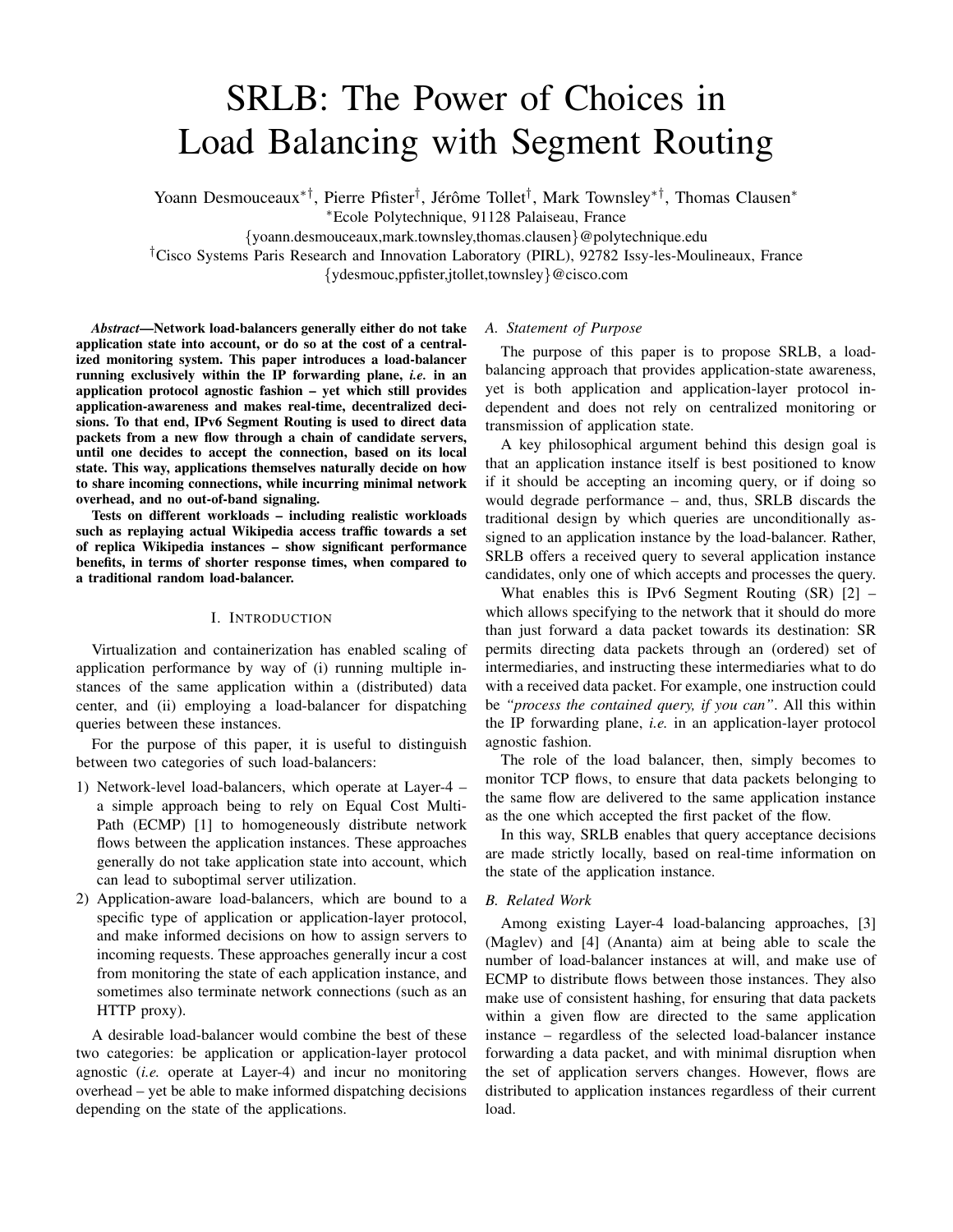Conversely, [5], [6] use Software Defined Networking (SDN) on a controller, to monitor the application instance load and network load – and then install network rules to direct flows to these application instances.

[7] lists three standard load-balancing techniques used for dispatching queries among Web servers: DNS round-robin, dispatchers that perform NAT or destination IP rewrite, and redirect-based approaches. Application-aware load-balancing includes [8], [9], [10], which assign queries as a function of their estimated size so that each application instance becomes equally loaded. In [11], a feedback approach is used to estimate the parameters of a queuing model representing the system, before making a load-balancing decision.

Layer-7 (application-layer protocol aware) load-balancers, *e.g.* [12] (HAProxy), also propose application-awareness by estimating the load on each application instance and assigning new queries accordingly. Load estimates are obtained by tracking open connections through the load-balancer to the backend servers, thus do not take other generated loads into account – *e.g.* internal traffic or traffic coming from other loadbalancers.

# *C. Segment Routing*

In IPv6 Segment Routing (SR) [2], each data packet indicates not only the destination to which the network is expected to carry the packet, but also an ordered sequence of instructions or operations (called *segments*), that the network is expected to execute on that packet. When a segment is "completely processed", that segment is (conceptually) discarded and the next segment (if any) is processed by the network, before the data packet is delivered to the final destination.

As SR is a network layer service, segments are expressed by way of IPv6 addresses, and the simplest possible sequence of segments interprets into "forward the packet to A, then B, then C" – *i.e. source routing* – but SR enables also traffic engineering, service chaining, etc. The SR information is expressed as an IPv6 Extension Header, comprising a list of segments and a counter SegmentsLeft – indicating the number of remaining segments to be processed.

#### *D. Paper Outline*

The remainder of this paper is organized as follows. Section II describes how Segment Routing can be used to perform *Service Hunting*, that is, in-network service selection. Section III describes two simple example connection acceptance policies. SRLB is then evaluated: section IV describes the experimental platform that has been used, section V provides an evaluation with a synthetic workload, and a realistic workload consisting of a Wikipedia replica is analyzed in section VI. Finally, section VII concludes this paper.

# II. SERVICE HUNTING

This section introduces a new general concept, *Service Hunting*, which uses SR to direct network packets from a new flow through a set of *candidate servers* until one accepts the connection.



Figure 1. Service Hunting from client  $c$  to application  $a$  with 3 servers  $s_1, s_2, s_3$ . The path (source, segments, destination) is indicated between curly braces. The active segment is underlined.

#### *A. Overview*

Service Hunting assumes an IPv6 data center, in which applications are identified by *virtual IP addresses* (VIPs), and can be replicated among several servers, identified by their *physical addresses*. Servers run a *virtual router* (for instance, VPP [13]), which dispatches packets between physical NICs and application-bound virtual interfaces. Located at the edge of the data center, the load-balancer advertises routes for the VIPs.

When a query (typically, a TCP SYN packet as part of a connection request) for a VIP arrives at the load-balancer, the load-balancer will select a set of *candidate servers* which host an instance of the sought-after application, and insert an SR header into the IPv6 data packet accordingly. The SR header will contain a list of segments, each indicating that the query can be processed by either of these instances, and with the VIP as the last segment.

When the query reaches a candidate server, the corresponding segment in the SR header indicates that the virtual router may either forward the packet (*i.e.* start processing the next segment), or may directly deliver it to the virtual interface corresponding to the application instance. This is a purely local decision to accept or not the query, and is based on a policy shared *only* between the virtual router and the application instance, running on the same compute node. To guarantee satisfiability, however, the penultimate segment indicates that the application must not refuse a query.

In order to ensure that packets part of the same flow are treated by the same application instance, upon having accepted a query, the server hosting the application instance must signal this to the load balancer. This is done by inserting an SR header containing its own IP address, and the IP address of the load-balancer, in the connection acceptance packet (typically, a TCP SYN-ACK). An example of the whole procedure with 3 servers is given in figure 1.

#### *B. Server Selection Policy*

When the load-balancer receives a query, different policies can be used to select the list of candidate servers to include in the SR header. Parameters of importance for this selection include the number of candidate servers to include, and the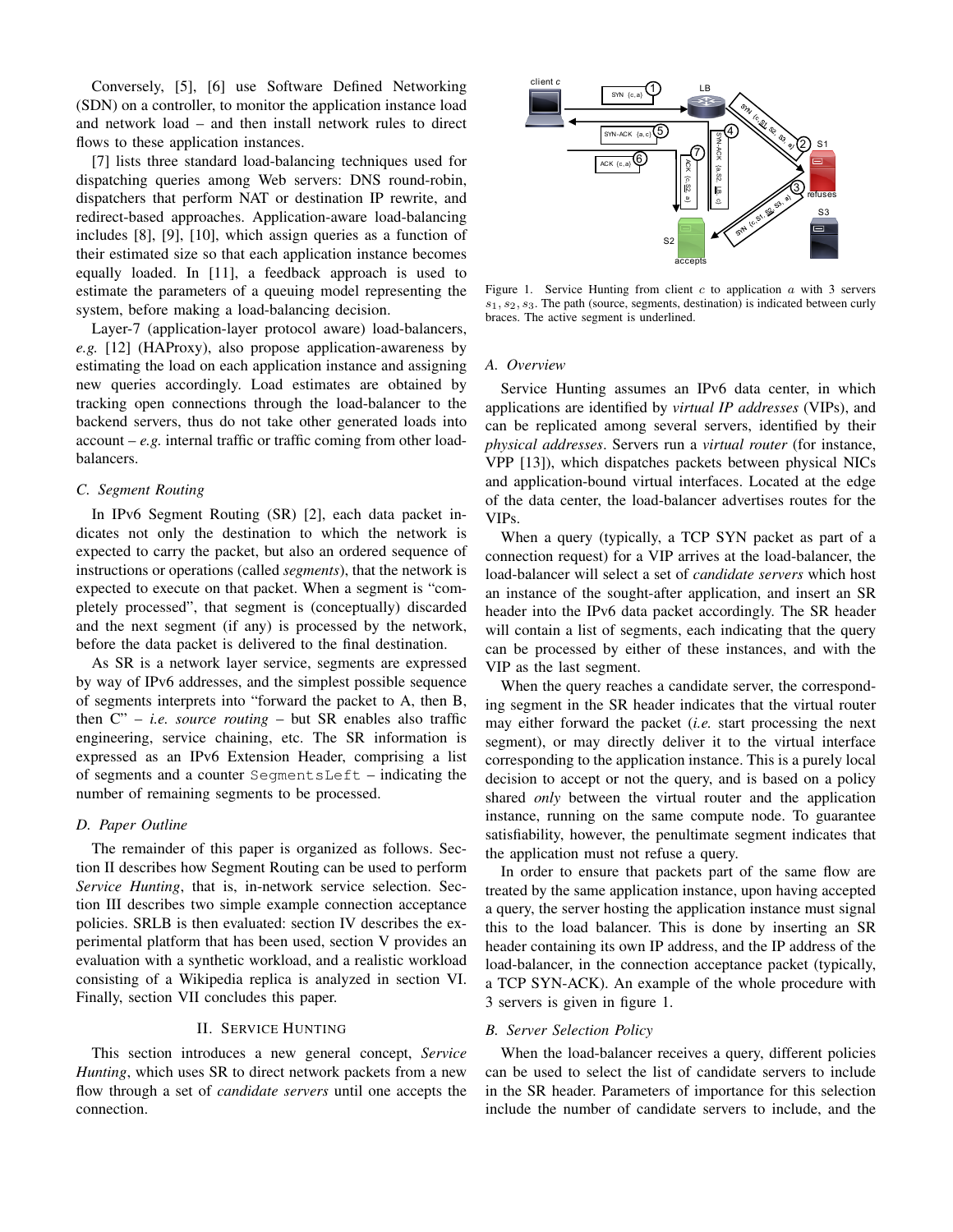#### **Algorithm 1** Static Connection Acceptance Policy  $\text{SR}_c$

```
for each packet with SegmentsLeft = 2 do
   b \leftarrow number of busy threads
   if b < c then
      SegmentsLeft \leftarrow 0forward packet to application
   else
      SegmentsLeft \leftarrow 1forward packet to second server in SR list
   end if
end for
for each packet with SegmentsLeft = 1 do
   SegmentsLeft \leftarrow 0forward packet to application
end for
```
scheme according to which they are selected. Possibilities for such schemes include random selection and consistent hashing.

A simple and lightweight approach consists of selecting server addresses at random. While any number of random server addresses can be inserted in the SR segment list, [14] demonstrates a decreased marginal benefit from more than two servers, when the goal is load balancing. Thus, for the purpose of the experimental verification in this paper, two servers will be chosen at random from among all servers hosting a given application instance.

# *C. Connection Acceptance Policy*

To perform Service Hunting, SRLB assumes an application agent, locally available to the virtual router in each server, which in real time informs the virtual router as to if the application instance wishes to accept queries. The application agent may make this decision based on coarse-grained information (*e.g.* CPU load, memory footprint) available from the operating system; or on more fine-grained information, if the application exposes real-time metrics about its load state (idle threads, *etc.*). Done through shared memory, this incurs no system calls or synchronization, thus imposes a negligible run-time cost.

# III. EXAMPLE CONNECTION ACCEPTANCE POLICIES

This section describes two simple policies that can be used to decide whether or not to accept new connections. These policies assume a standard master-slave threading model for the application. Section IV will then show how these policies can be applied in the case of an HTTP server such as Apache.

# *A. Static policy*

Let  $n$  be the number of worker threads of the application, and c a threshold parameter between 0 and  $n + 1$ . In Algorithm 1, we introduce a simple policy,  $\rm SR_c$ , whereby the first server accepts the connection if and only if less than  $c$ worker threads are busy (recall that the second server always accepts the connection). When  $c = 0$ , all requests are satisfied by the second servers in the SR lists; when  $c = n + 1$ , all requests are satisfied by the first ones. These two cases reduce to a standard random load-balancing scheme. All choices of c between these two extremes yield an improvement over random load-balancing. Indeed, a server with  $c$  or more busy threads will be assigned a connection only if both itself and

# Algorithm 2 Dynamic Connection Acceptance Policy  $\text{SR}_{\text{dyn}}$

 $c \leftarrow 1$  {or other initial value}  $accepted \leftarrow 0$  $attempt \leftarrow 0$ window $Size \leftarrow 50$  {or other window size} for each packet with SegmentsLeft =  $2$  do  $attempt \leftarrow attempt + 1$ if  $attempt = windowSize$  then {end of window reached, adapt c if needed and reset window} if  $accepted/windowSize < 0.4$  and  $c < n$  then  $c \leftarrow c + 1$ else if  $accepted/windowSize > 0.6$  and  $c > 0$  then  $c \leftarrow c - 1$ end if  $attempt \leftarrow 0$  $accepted \leftarrow 0$ end if {use  $\text{SR}_c$  policy with current value of c}  $b \leftarrow$  number of busy threads if  $b < c$  then  $accepted \leftarrow accepted + 1$  $SegmentsLeft \leftarrow 0$ forward packet to application else  $SegmentsLeft \leftarrow 1$ forward packet to second server in SR list end if end for for each packet with  $SegmentsLeft = 1$  do  $SegmentsLeft \leftarrow 0$ forward packet to application end for

the first server in the SR list have more than  $c$  busy threads. The chance for this to happen is the square of the probability that one server has more than  $c$  busy threads, thus allowing for a better repartition of the load between all servers.

The choice of the parameter  $c$  has a direct influence on the behavior of the global system. Small values of c will yield better results under light loads, and high ones will yield better results under heavy loads. Indeed, if the chosen value is too small as compared to the load, the second server will receive almost all connections, and vice-versa. If the load pattern is known by the operator, the parameter  $c$  can be manually selected so as to maximize the load-balancing efficiency. If this is not the case, a dynamic policy can be used in order to automatically tune the value of the parameter.

# *B. Dynamic policy*

This section introduces a dynamic policy,  $\text{SR}_{\text{dyn}}$ , that can be used when the typical request load is unknown. The underlying intuition is the following: if the rejection ratio of the connection acceptance function is  $0$  (or 1), only the first (or second) candidates in SR lists serve requests, falling back to standard randomized load-balancing. To maximize utility, this policy aims to maintain a rejection ratio of  $\frac{1}{2}$ , by dynamically adapting the value of c so that this ratio stays close to  $\frac{1}{2}$ . The detailed procedure is described in Algorithm 2. Previous acceptance decisions are recorded over a fixed window of queries. When the end of the window is reached, if the number of accepted queries is significantly below (or above)  $\frac{1}{2}$ , the value of  $c$  is incremented (or decremented).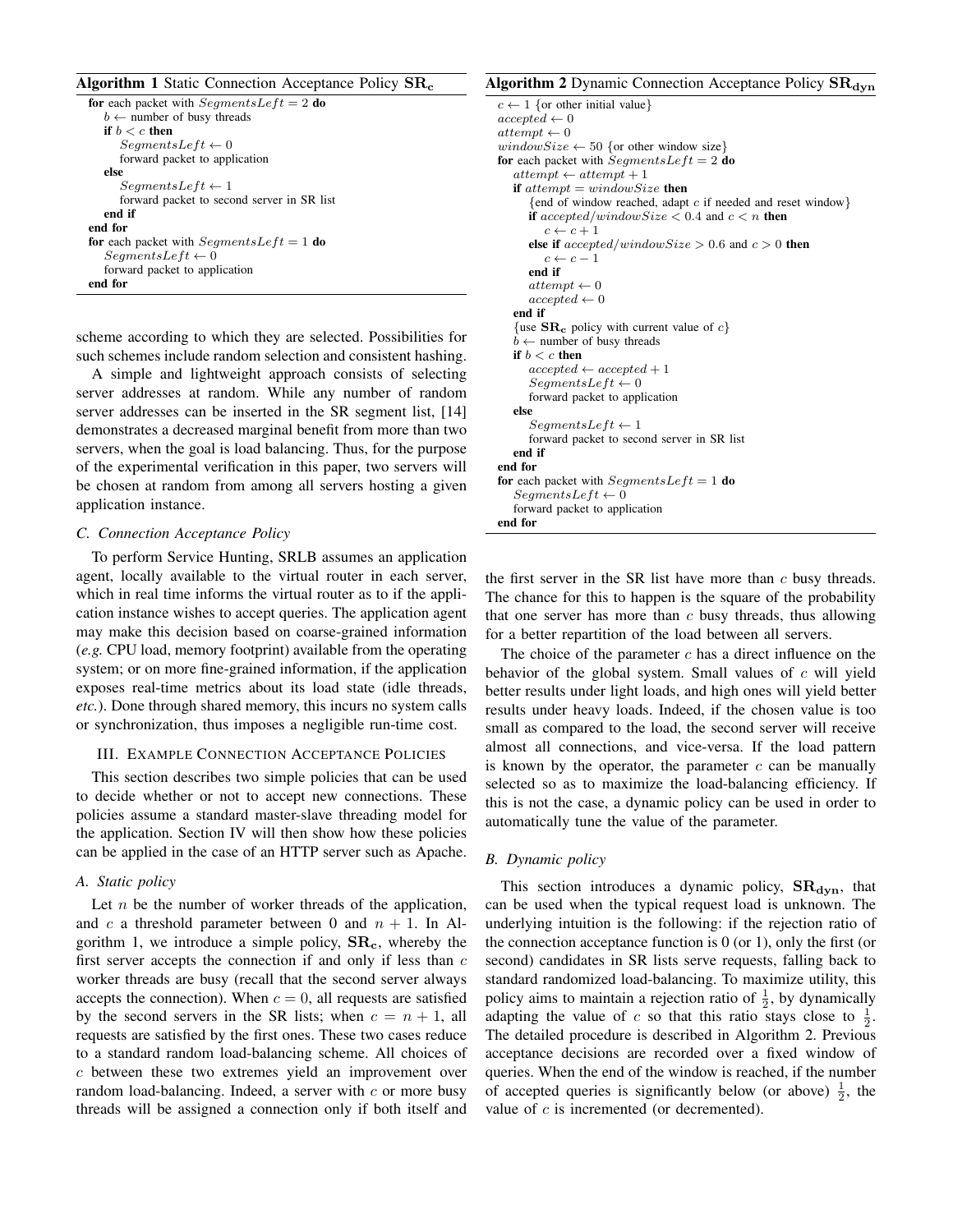

Figure 2. Average page load time for the Poisson workload as a function of the normalized request rate  $\rho$ : RR vs different  $\text{SR}_c$  policies (4, 8, 16, and dynamic).



Figure 3. CDF of page load time over 20000 queries for the Poisson workload: RR vs different  $\overline{\text{SR}}_c$  policies,  $\rho = 0.88$ 

#### IV. EXPERIMENTAL PLATFORM

The experimental platform used for evaluating SRLB is composed of a load-balancer, a server agent for the Apache HTTP server, and an overall system.

#### *A. Load-Balancer*

The load-balancer performing SR header insertion and flow steering is implemented as a VPP plugin [13]. While this choice is not significant to the performance results presented in this paper, it is convenient as VPP embeds an IPv6 Segment Routing stack and is kernel-bypass virtual routing capable.

## *B. Apache HTTP Server Agent*

A server agent for the Apache HTTP server [15] has been implemented as a VPP plugin, accessing Apache's *scoreboard* shared memory<sup>1</sup> to allow the virtual router to access the state of the application instance. Apache uses a *worker thread* model: a pool of worker threads is started in advance, and received queries are dispatched to those threads. Thus, a simple exposed metric is the state of each worker thread, allowing to count the number of busy/idle threads, and use this to decide on connection acceptance, using one of the policies described in section III.

<sup>1</sup>This shared memory, internal by default, can be exposed as a named file by specifying the ScoreBoardFile directive in the server configuration.



Figure 4. Instantaneous server load for a run of 20000 queries of the Poisson workload (mean and fairness over the 12 servers):  $\mathbf{R}\mathbf{R}$  vs  $\mathbf{S}\mathbf{R}_4$  policy,  $\rho =$ 0.88



Figure 5. CDF of page load time over 20000 queries for the Poisson workload: RR vs different  $\overline{\text{SR}}_c$  policies,  $\rho = 0.61$ 

## *C. System Set-up*

The experiments, described in sections V and VI, are conducted on a common platform. A traffic generator and a load balancer reside in one physical machine. Twelve application instances of an Apache HTTP server reside each in a 2-core VM, all of which are hosted in another physical machine, running a 24-core Intel Xeon E5-2690 CPU. VPP instances running in the load-balancer and on the 12 application servers were bridged on the same link, with routing tables statically configured.

Finally, the Apache servers were configured to use the mpm\_prefork module, each with 32 worker threads and with a TCP backlog of 128. The tcp\_abort\_on\_overflow parameter of the Linux kernel was enabled, triggering a TCP RST when the backlog of TCP connections exceeds queue capacity, rather than silently dropping the packet and waiting for a SYN retransmit. This allows that, under heavy load, the application response delays are measured, and not possible TCP SYN retransmit delays.

# V. POISSON TRAFFIC

# *A. Traffic and Workload Patterns*

To evaluate the efficiency of the connection acceptance policies from section III under different loads, SRLB was tested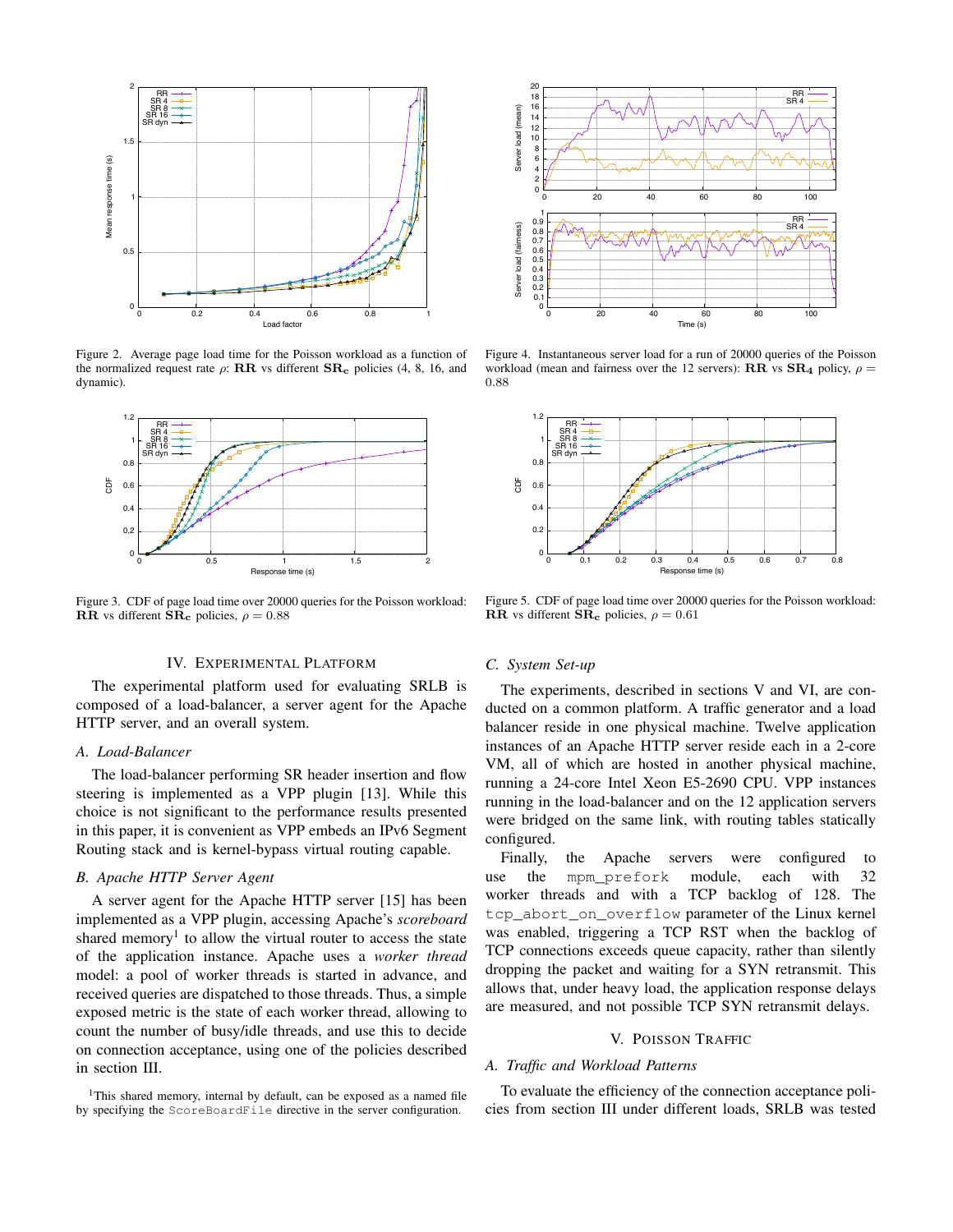against a simple CPU-intensive web application, consisting of a PHP script running a for loop, and whose duration follows an exponential distribution of mean 100 ms. The traffic generator sends a Poisson stream of queries (HTTP requests), with rate  $\lambda$ . A bootstrap step consisted of identifying  $\lambda_0$ , the max rate sustainable by the 12-servers swarm, *i.e.* the smallest value of  $\lambda$  for which some TCP connections were dropped.

#### *B. Connection Acceptance Policies Tested*

With  $\rho = \lambda/\lambda_0$  as the normalized request rate, for 24 values of  $\rho$  in the range  $(0, 1)$ , a Poisson stream of 20000 queries with rate  $\rho$  was injected in the load-balancer, using the policies  $SR_4$ ,  $SR_8$ ,  $SR_{16}$ ,  $SR_{dyn}$ . As baseline, the same tests were run with a policy RR where queries are randomly assigned to one server, without Service Hunting.

#### *C. Experimental Results*

Figure 2 depicts mean response times for each tested request rate and for each policy, and show that, among those,  $\text{SR}_4$ yields the best response time profile, up to  $2.3\times$  better than RR for  $\rho = 0.88$ . SR<sub>8</sub> and SR<sub>16</sub> likewise perform better than RR for all loads, but with a lesser impact.  $SR_{\text{dyn}}$ offers results close to the best static policy,  $SR<sub>4</sub>$ , showing that a manual policy tuning is not needed to obtain good performance.

Figure 3 shows the CDF of the page response time for the 20000 queries batch with  $\rho = 0.88$ , for each policy. RR exhibits a very dispersed distribution of response times, whereas the different  $\text{SR}_c$  policies yield lower, and less dispersed, response times.

This can be explained by inspecting the evolution of the mean instantaneous load (the number of busy worker threads), as well as the corresponding fairness index:  $\frac{\left(\sum_{i=1}^{12} x_i(t)\right)^2}{\sqrt{(\sum_{i=1}^{12} x_i(t))^2}}$  $\frac{12}{12}\sum_{i=1}^{12}x_i(t)^2$ (where  $x_i(t)$  is the load of server i at time t) of each server, depicted in figure  $4^2$ . As  $\text{SR}_4$  better spreads queries between all servers (the fairness index is closer to 1), and servers are individually less loaded, better response times result.

For lighter loads, the same kind of behavior can be observed, except that high  $\text{SR}_c$  policies exhibit no benefits as compared to RR. Figure 5 shows the CDF of the page load time for an experiment where  $\rho = 0.61$ :  $\text{SR}_{16}$  yields no improvement over  $\mathbf{RR}$ , and  $\mathbf{SR}_8$  yields a relatively small improvement, however the  $SR<sub>4</sub>$  policy provides a substantial improvement in response times - and  $\text{SR}_{\text{dyn}}$  remains able to successfully match  $\text{SR}_4$ , the best static policy.

#### VI. WIKIPEDIA REPLAY

#### *A. Traffic and Workload Patterns*

To evaluate the performance of SRLB when exposed to a realistic workload, an experiment was constructed to reproduce a typical Web-service. Thus an instance of MediaWiki<sup>3</sup> (version 1.28), as well as a MySQL server and the memcached

<sup>3</sup>https://www.mediawiki.org/wiki/Download



Figure 6. Wikipedia replay: query rate and median load time for wiki pages over 24 hours (10 mins bins). RR vs  $SR<sub>4</sub>$  policy.



Figure 7. Wikipedia replay: decile  $1, \ldots, 9$  of load time for wiki pages over 24 hours (10 mins bins).  $\mathbf{RR}$  vs  $\mathbf{SR}_4$  policy.

cache daemon, were installed on each of the 12 servers. The *wikiloader* tool from [16], and a dump of the database of the English version of Wikipedia from [17], were used to populate the MySQL databases, resulting in each server containing an individual replica of the English Wikipedia.

A traffic generator, able to replay a MediaWiki access trace with millisecond granularity and to record response times, was developed, and experiments were run using 24 hours of traces from [17]. These traces correspond to 10% of all queries received by Wikipedia during this timeframe, from among which only traffic to the English Wikipedia was extracted and used for the experiment.

A first experiment was to identify the maximum achievable rate for the testbed. Using RR, the testbed could sustain 50% of the peak load while exhibiting reasonable response times (smaller than one second).

#### *B. Connection Acceptance Policies Tested*

Given the superior performance of  $\text{SR}_4$  in the experiments from section V-C, 50% of the 24-hour trace was replayed

<sup>2</sup>These values have been smoothed through an Exponential Window Moving Average filter, of parameter  $\alpha = 1 - \exp(-\delta t)$  where  $\delta t$  is the interval of time in seconds between two successive data points.